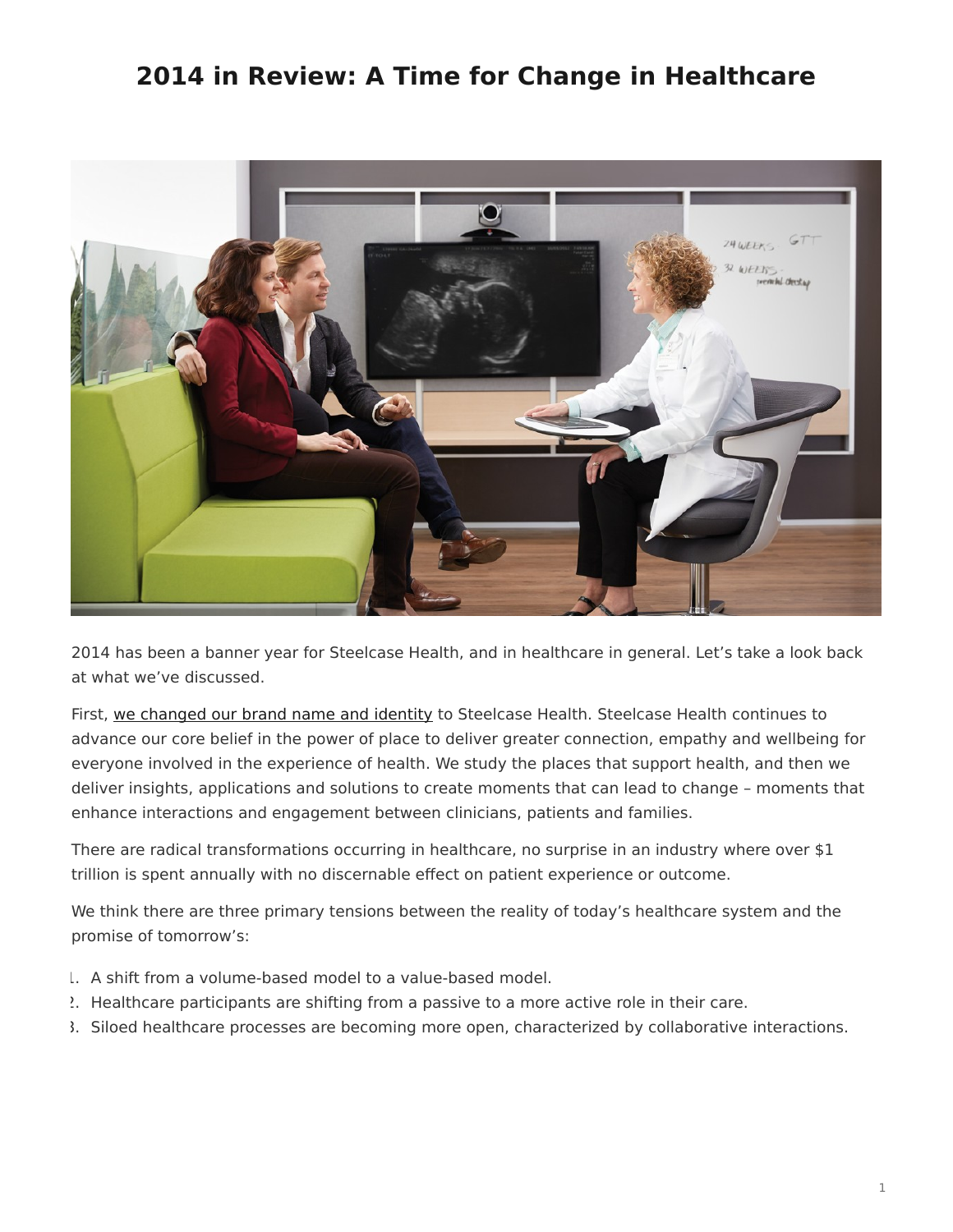[Read more about these three tensions,](https://www.steelcase.com/posts/three-transformative-healthcare-tensions/) as explained by Steelcase Health General Manager Rob Heitmeier.

Shortly after our brand transition, we released [Time for Change: New Solutions for Healthcare Places](https://www.steelcase.com/resources/documents/steelcase-health-time-change-insights-applications-guide/), a comprehensive look at some of our insight-led applications and the design principles and insights behind them. [As Sara Marberry put it:](https://www.steelcase.com/posts/experiencing-a-time-for-change/) "It's quite simple, really  $-$  just follow Steelcase Health's suggested design principles: design for the human factor and integrate the experiences. That works for just about any type of project, doesn't it?"

We also took a closer look at several of the healthcare environments detailed in *Time for Change*:

**Exam room:** The exam room is at the center of the healthcare experience. It's no longer just a place for medical exams and treatments – it's also a space where consulting, learning, and person-to-person sharing happens. Whether in a doctor's office, an urgent care center, a surgery center or the emergency room, exam rooms are hard-working, high-functioning spaces that support the activities and relationships that create connected, satisfying and effective health experiences.

- Check out these [7 exam room hacks](https://www.steelcase.com/posts/7-exam-room-hacks-for-a-better-clinical-environment/) for a better clinical environment.
- After all, *[physical exams](https://www.steelcase.com/posts/physical-exams-still-a-crucial-part-of-healthcares-future/)* are still a crucial part of the future of healthcare.
- Read this [Steelcase 360 article](https://www.steelcase.com/posts/aligning-healthcare-environments-to-meet-peoples-needs/) for a look at how exam rooms can create a person-to-person connection and boost both patient and clinician engagement.

**[Clinician workspaces](https://www.steelcase.com/posts/a-time-for-change-in-clinician-workspaces/):** Whether it's a welcome area where family, consulting physicians or other visitors can escape the activity of the floor, or a collaboration space that can function for a shift-change meeting, a quick huddle or a teaching/learning exchange, the versatility and functionality of clinician workspaces is absolutely crucial and can make a real difference in the lives of clinicians and their patients.

- Take a look at what [the doctor's office of the future](https://www.steelcase.com/posts/3-exciting-features-of-the-doctors-office-of-the-future/) may look like.
- Check out this Clinician Worker Wellbeing infographic too!

**[Patient room](https://www.steelcase.com/posts/a-time-for-change-in-the-patient-room/): Understanding the many activities that occur in patient rooms is the basis of** people-centered, evidence-based design solutions. When the elements of people, place, and technology are all considered, the result can be patient rooms that connect people and information

effectively, empower patient healing and support the wellbeing of everyone who uses the space. The result is simple: better, more connected care.

- A recent facility expansion at Methodist Richardson Medical Center shows [the necessity of](https://www.steelcase.com/posts/the-power-of-place-in-healthcare-environments-2/) [understanding the power of place](https://www.steelcase.com/posts/the-power-of-place-in-healthcare-environments-2/) in healthcare.
- The [success of the Methodist Richardson project](https://www.steelcase.com/posts/texas-hospital-follows-nurses-advice-in-re-design/) shows that workspaces have the power to increase the effectiveness of an organization, which in turn can have a positive impact on patient care and satisfaction.
- Additionally, [a physical work environment that facilitates efficient teamwork and communication](https://www.steelcase.com/posts/healthcare-design-can-affect-nurse-job-satisfaction/) can lead to higher job satisfaction for registered nurses and, therefore, reduced turnover.